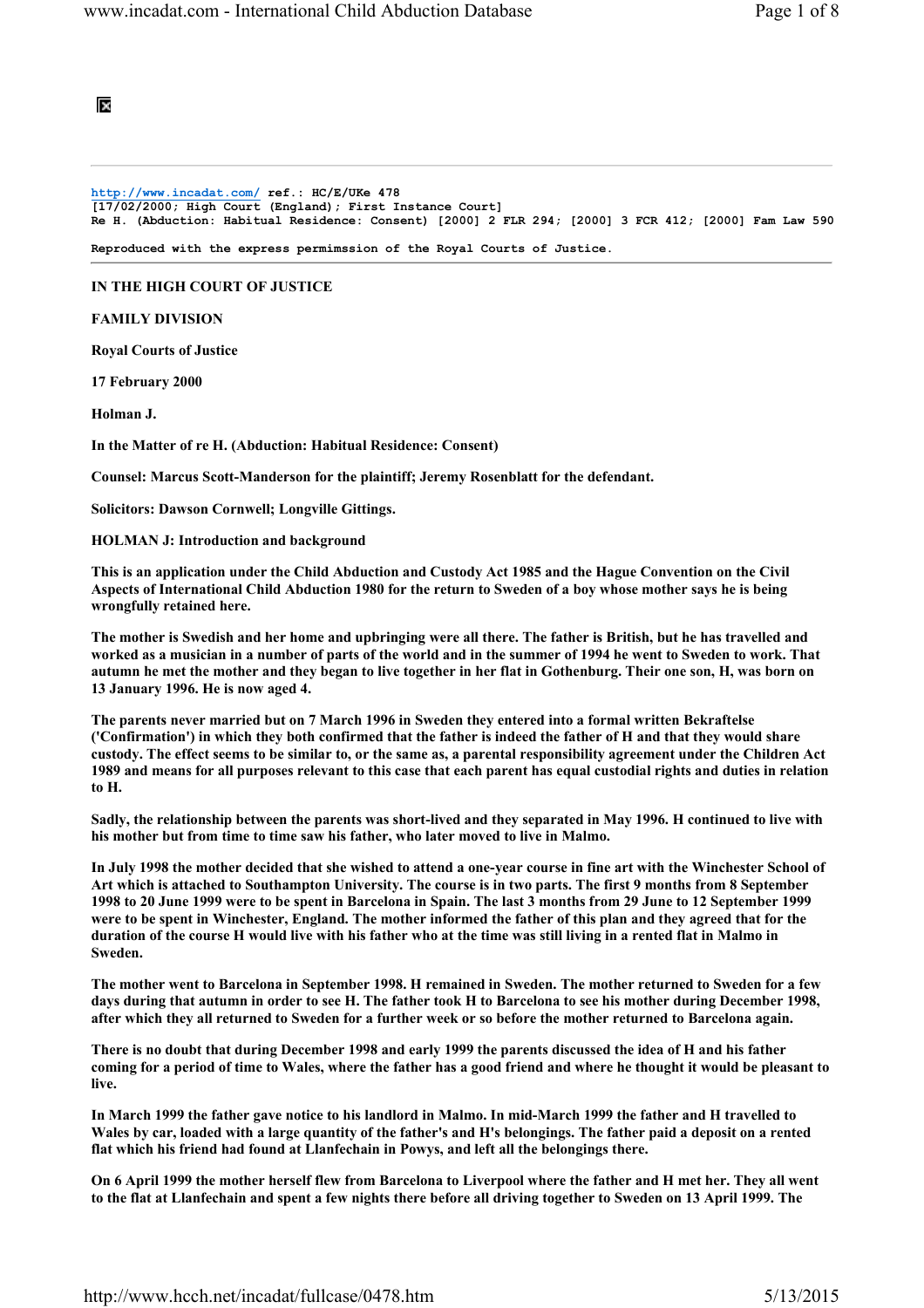mother spent a few days in Sweden and then returned to her course in Barcelona. H remained in Sweden, staying partly with his grandmother in Gothenburg and partly with his father in Malmo.

At the end of May 1999 the father and H travelled again by car to Llanfechain bringing another car-load of belongings. The father has lived at Llanfechain ever since and, until the inception of legal proceedings, H was living with him.

When her course finished in Barcelona in mid-June 1999, the mother drove to Sweden in her camper van, loaded up a quantity of her and H's belongings in Sweden, and travelled to Britain. She travelled first to Llanfechain where she stayed for a few days. She travelled next to Winchester with H where they remained for a week.

On 8 July 1999 she returned to Llanfechain where she stayed for a few days and then returned to Winchester, leaving H with his father.

In mid-July 1999 there were some acrimonious telephone calls between the parents. On 19 July 1999 the mother consulted a solicitor in Welshpool in Powys. She actually attended at the solicitor's office for a consultation. It is relevant to note that in the solicitor's detailed attendance note of that date the solicitor set out the brief history and recorded:

'In September 1998 the mother obtained a place on an art course in Europe. Initially she was to be in Spain from September 1998 until 26 May [sic] 1999 and then at Winchester University until September 1999. It was very difficult to take [H] and the father offered to look after him. The mother agreed but the conditions were that she would have contact whenever she wanted and when she went back after the course was completed [H] would live with her.'

The reference to 'went back' is clearly, in its context, a reference to going back to Sweden.

The reason I refer to that attendance note is not because it is in any way probative of what the mother now asserts in evidence, but simply because it shows what the very first instructions to a solicitor were that that solicitor should have been acting upon.

Further, it is quite clear from the mother's statement dated 17 August 1999, which the solicitor prepared for her within the subsequent proceedings under the Children Act 1989 to which I will shortly refer, that the mother wished H to return with her to resume living in Sweden when her course ended in mid-September 1999. The solicitor failed to grasp that this was a situation to which the Child Abduction and Custody Act 1985 and the Hague Convention might apply, and inappropriately advised the mother that she would have to apply under the Children Act 1989 for a residence order.

Meanwhile, on 30 July 1999 the mother again collected H from Llanfechain and took him to Winchester. On 8 August 1999 she did not return him to Llanfechain as the father was expecting. The following day, 9 August 1999, the father issued an application in the Wrexham County Court in form C1 under the Children Act 1989. His application patently referred to the Swedish aspects of this case and said he was concerned that the mother would remove H from the jurisdiction:

'. . . either back to Barcelona where she has been a student or back to Sweden where her mother lives . . . I wish the return of my son to reside with me, it would be my intention to continue to allow contact both with the mother and her Swedish relatives.'

On 9 August 1999 a circuit judge in the Wrexham County Court made a without notice order prohibiting the mother from removing H from England and Wales, directing disclosure by the police to the court of the whereabouts of the mother and H, and adjourning the matter to 17 August 1999.

On 17 August 1999 there was a hearing with both parties present and represented by solicitors and barristers at the Wrexham County Court before a district judge. The order made that day recites that the court read the mother's statement dated 17 August 1999. That statement referred at para 5 to: '. . . all the assurances from the father . . . that everything else would remain the same and that as soon as I had completed my year abroad I would return to Sweden and [H] would live with me again'.

### At para 8 of the statement she said:

'At Easter 1999 the father said that he wanted to spend some time in England so that [H] could meet his family but up to now the father has failed to arrange this. I believe it was the father's intention to return permanently to England. I agreed to [H] coming to live with him first on a short term basis because I would myself be in Winchester from June 1999. I did not have any choice anyway because the father had [H]'s passport. I did not want to say anything to jeopardise my contact with [H] at that time. I did to some extent humour the father that I would stay in Wales with [H] but I did make it clear to the father that it was my intention that after I completed the course that [H] would live with me whether it was in Wales or in Sweden.'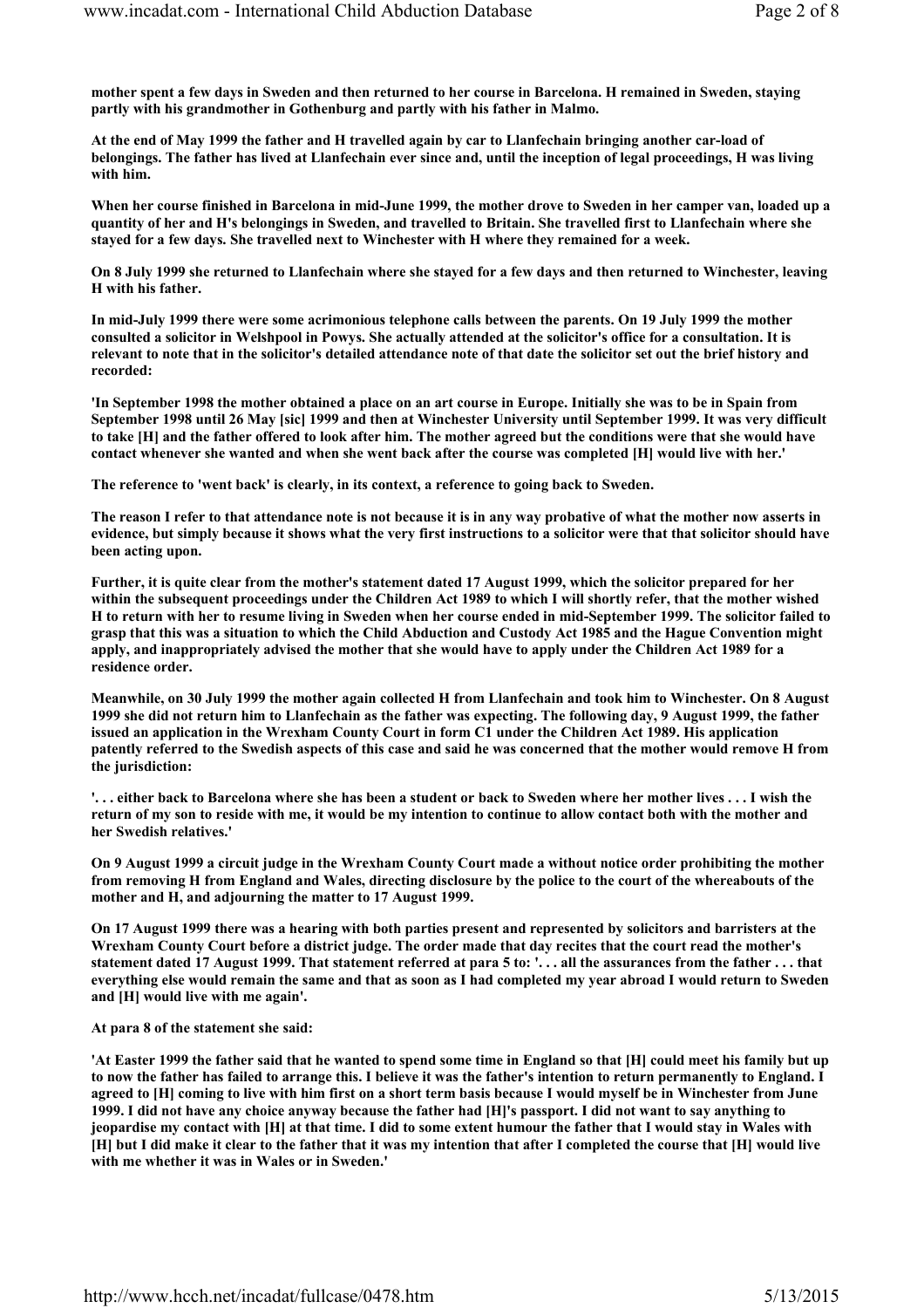At para 19 of the same statement she said: 'It is my intention to remain in Winchester until September 1999 when I will return to Sweden'. And later in the paragraph it is manifest that she wishes to return there with H with a view to him living in Sweden with her.

The father's statement of the same date said, in effect, that the mother had agreed to H living on a permanent basis with him in Wales.

It should, accordingly, have been obvious to any informed family lawyer (including any judge with family law jurisdiction) that there was already a clear issue between these parties which fell to be resolved in the first instance by application of the Hague Convention.

The district judge made provision for a further hearing on 25 August 1999 and that meantime H would spend part of the time with his father and part with his mother.

In her written brief or instructions to counsel for that hearing on 17 August 1999, the father's solicitor did mention the possibility that this might be a case to which the Hague Convention applied and apparently there was some discussion at court, the details of which were not recorded and are not known to me, between the two counsel as to this possibility. I can only suppose that they concluded that it did not and could not apply, and apparently there was no mention of the possibility to the district judge, who does not seem to have spotted it himself.

There was a yet further hearing, in fact at the Warrington County Court, on 25 August 1999. The same counsel acted for each of the parents. An order was made by consent setting the whole case up for a full hearing of contested residence applications on 25 January 2000, exactly 5 months later. A welfare officer's report was ordered, including express reference to: 'The mother's proposed application to take H out of the jurisdiction permanently'.

Thus it must have been quite clear at the hearing on 25 August 1999 that what the mother wished to be able to do was take H back to Sweden again.

An elaborate schedule divided up H's time with each parent between then and 25 January 2000, with H oscillating between the two of them but having no settled home with either of them. Again, no one seems to have spotted the possible relevance of the Hague Convention, including the circuit judge himself, although he gave quite a detailed judgment, of which I have been shown a note, dealing with the history and the proposed interim arrangements.

However, the mother was dissatisfied with the advice she was receiving. During September 1999 she contacted a Swedish lawyer in London who in turn referred her to a very well-known expert in the field of child abduction, Miss Anne-Marie Hutchinson, in the firm of Dawson Cornwell. She, of course, did realise at once that on the mother's case, if right, H was being wrongfully retained in England and Wales and that the correct remedy of the mother was to apply under the 1985 Act and the Convention, and that by Art 16 of the Convention it was the duty of the court to consider that matter before deciding on the merits of rights of custody.

There was some delay while solicitors were changed, the Central Authority for England and Wales under the Hague Convention involved, and legal aid obtained. The proceedings in Wrexham were stayed and the application under the Hague Convention has now come on for final hearing before me.

In defence of the application under the Hague Convention, the father says, first, that the mother consented to H coming to live indefinitely and on a long-term basis with him in Wales; and, secondly, that even if not, she later acquiesced in his doing so.

At para 1 of his affirmation within these proceedings, dated 4 January 2000, he said that H: '. . . presently resides with me . . . in Wales and has done ever since May 1999 when I came into this jurisdiction with him with the tacit consent of the mother'.

At para 7 he said:

'It is therefore my case . . . that the place of [H]'s permanent habitual residence is England, such residence having been assumed with the intention of myself and the mother, and with her tacit and utterly obvious consent upon our permanent relocation in May 1999.'

The scope and purpose of the Hague Convention is to secure the prompt return of a child to the State in which he was habitually resident immediately before his wrongful removal or retention, as defined in the Convention. There is no question of wrongful removal in this case, since the mother undoubtedly and freely agreed to H being brought to England and Wales in May 1999 and staying here for a period of time. She says, however, that he should have been returned, if she wished, to Sweden when her course ended in mid-September 1999 and that he was wrongfully retained here in August 1999 when the father prospectively opposed that outcome and obtained court orders to prevent it happening.

I mention parenthetically that Mr Rosenblatt, who now appears for the father (but was not acting at the time of the events last August 1999), has wisely and correctly taken no point that the orders of 17 and 25 August 1999 were made by consent. There is no doubt that the mother was only going along with the proceedings in the county court because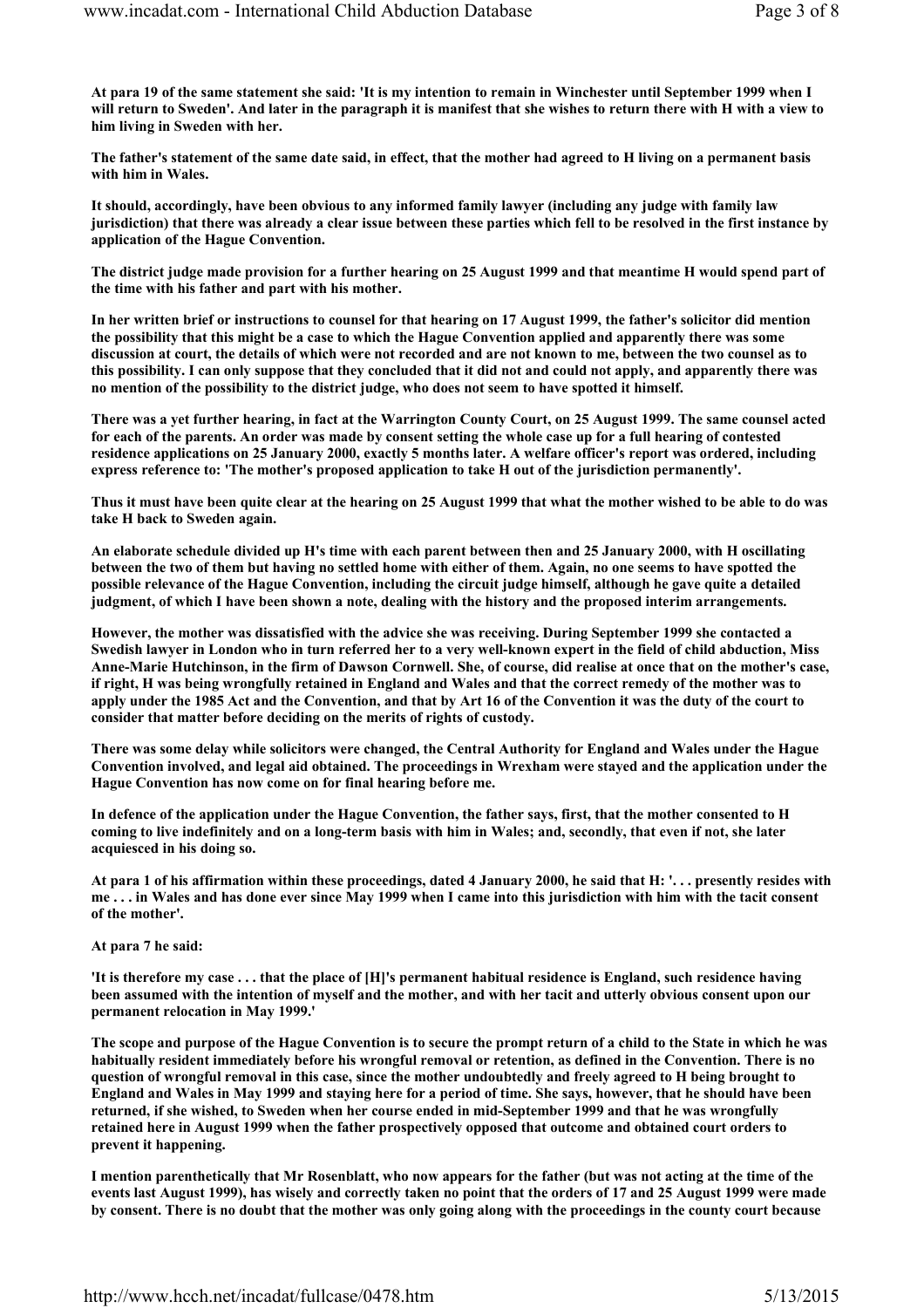she thought she had no option but to do so and because neither her lawyers nor any of the judges alerted her to the right that she had under the Hague Convention to seek the summary return of H.

Habitual residence

The first question is, accordingly, whether H was in fact still habitually resident in Sweden at the time of the alleged retention in August 1999, or whether he had ceased to be habitually resident in Sweden (even if he did not become habitually resident anywhere else) when his father left Sweden with him and brought him here at the end of May 1999.

H was in the lawful custody of both his parents jointly. His father clearly ceased to be habitually resident in Sweden at the end of May 1999. He gave up his flat there, brought his belongings here, and clearly had a settled intention not to return to Sweden but to take up long-term residence in England and Wales.

If the mother also had ceased to be habitually resident in Sweden, then, on the facts of this case, it seems to me to be difficult (although not theoretically impossible) to conceive of H himself continuing to remain habitually resident in Sweden.

Did the mother cease to be habitually resident in Sweden when she embarked on her course in Barcelona in September 1998? In Re J (A Minor) (Abduction: Custody Rights) [1990] 2 AC 562, 578G, sub nom C v S (A Minor) (Abduction) [1990] 2 FLR 442, 454B, Lord Brandon of Oakbrook said:

'. . . the question whether a person is or is not habitually resident in a specified country is a question of fact to be decided by reference to all the circumstances of any particular case . . . there is a significant difference between a person ceasing to be habitually resident in country A, and his subsequently becoming habitually resident in country B. A person may cease to be habitually resident in country A in a single day if he or she leaves it with a settled intention not to return to it but to take up long-term residence in country B instead.'

In my judgment and understanding, however, the element of intention to take up long-term residence in country B is not in fact an essential prerequisite of ceasing to be habitually resident in country A. Thus a person might leave country A with a settled intention not to return to it but with no particular intention about residence anywhere else. For example, somebody who sets out to travel the world.

The mother has been described on behalf of the father as 'peripatetic'. As recently as last summer she inquired to the University of Lisbon in Portugal about a possible course during the year 1999-2000, although she never pursued the matter further. The father says that she might have chosen to stay in England at the end of her Winchester course.

I am quite satisfied, however, that there has never been a stage when the mother reached a settled intention, or indeed any intention, not to return to Sweden. The very highest it can be put is that events might have developed in such a way that she might in the end have decided not to return. But her family live there; she has retained her flat there; throughout the whole relevant period she was merely a student abroad for a finite one-year course.

In my judgment she clearly retained and retains her habitual residence in Sweden.

That being so, in my view the discrete question of whether H retained his former habitual residence in Sweden really depends on the issue of consent to which I will shortly turn. The father could not unilaterally change the habitual residence of H whilst his mother continued, as I have held, to be habitually resident in Sweden. If, as the father says, the mother tacitly consented to the permanent or indefinite relocation of H in England and Wales in May 1999, then of course she thereby equally consented to him ceasing to be habitually resident in Sweden.

But if, as the mother says, she never agreed to him coming here on a long-term basis but only temporarily, and he was to resume living with her in Sweden if she wished after she had completed her course, then in my view he necessarily remained habitually resident in Sweden until such time (which never arose) as she evinced an intention not to return with him to Sweden.

## Consent

I turn, therefore, to the issues of consent and acquiescence. Article 13 of the Hague Convention provides as follows:

'Notwithstanding the provisions of the preceding Article, the judicial . . . authority of the requested State is not bound to order the return of the child if the person . . . which opposes its return establishes that --

(a) the person . . . having the care of the person of the child was not actually exercising the custody rights at the time of removal or retention, or had consented to or subsequently acquiesced in the removal or retention; . . .'

In the case of Re C (Abduction: Consent) [1996] 1 FLR 414, I myself held that (i) the burden of establishing consent is placed by Art 13 on the person (in this case, the father) who opposes the return of the child; (ii) the standard of proof for that purpose is the balance of probabilities; (iii) there is no requirement that consent be given or evidenced in writing; and (iv), at 419C: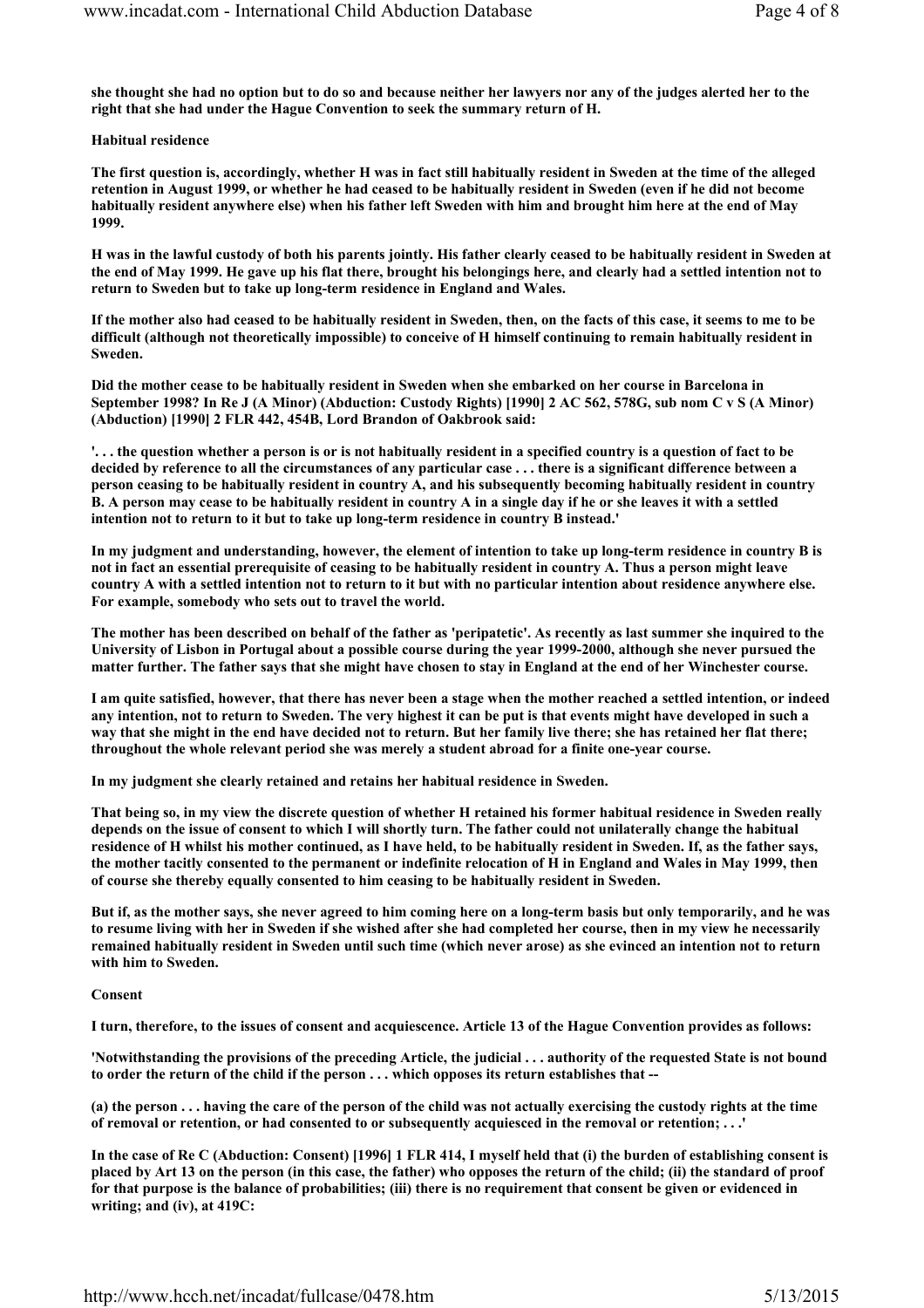'If it is clear, viewing a parent's words and actions as a whole and his state of knowledge of what is planned by the other parent, that he does consent to what is planned, then in my judgment that is sufficient to satisfy the requirements of Art 13. It is not necessary that there is an express statement that "I consent". In my judgment it is possible in an appropriate case to infer consent from conduct.'

I understand and believe, without making specific reference to them, that there is now a considerable body of reported cases, albeit at first instance, which support and apply each of the above propositions; and I accordingly apply them today and direct myself by them in this case.

In the case of Re C (Abduction: Consent) I went on to say, at 419D:

'[Consent] needs to be proved on the balance of probabilities, but the evidence in support of it needs to be clear and cogent. If the court is left uncertain, then the "defence" under Art 13(a) fails.'

In the later case of T v T (Abduction: Consent) [1999] 2 FLR 912, 918, Charles J has politely pointed out that those particular words of mine were ill-chosen. The use of the phrase 'if the court is left uncertain' might seem wrongly to suggest that the standard of proof is one of 'certainty'. The reference to the evidence needing to be 'clear and cogent' needs clearly to be understood in the light of the judgment of Lord Nicholls of Birkenhead in Re H and Others (Minors) (Sexual Abuse: Standard of Proof [1996] AC 563, 586-587, sub nom Re H and R (Child Sexual Abuse: Standard of Proof [1996] 1 FLR 80, 95-97. On the facts of a particular case a court may consider that evidence of consent needs to be cogent before it can overcome the degree of improbability of consent having been given on those particular facts. But in the end there is only one question, namely has consent been established? And only one standard, namely the balance of probabilities.

Insofar as those words of mine seemed to erect an additional hurdle or higher test, they were wrong.

Finally in this context I would like to express my agreement with Charles J's observations at 918D, that it should only be exceptionally that the onus of proof itself is determinative of the issue of consent.

I now return to the facts of the present case. I heard oral evidence from both parents. The mother remained adamant that at no time did she agree to moving to live indefinitely or permanently in England or Wales. She readily agrees that as she herself would be in Winchester between June and September 1999, she was entirely happy for H to come to England and Wales with his father in the spring, which would indeed have the advantage that H was already here and more accessible to her while she completed her course in Winchester. But she says that she clearly wished to resume his care when she finished her course, just as she had been his primary carer beforehand, and that she never agreed to H remaining with his father, or against her will in England and Wales, after September 1999.

She did say to the father, as she put it at para 8 of her statement of 17 August 1999 within the Children Act 1989 proceedings, that:

'I did to some extent humour the father that I would stay in Wales with [H] but I did make it clear to the father that it was my intention after I completed the course that [H] would live with me whether it was in Wales or in Sweden.'

But on her account she never surrendered, nor consented to the surrender of, her right to take H back to Sweden after her course if she wished to do so. I found the mother's evidence to be clear and consistent.

The father initially said that by January 1999 the parents had agreed a 'definite plan' that H would live with him in England and Wales for at least 2 years and that there was in or by January 1999 an oral agreement to that effect.

In my view, however, that account is not consistent with two events. First, as is common ground, there was an argument on the telephone on or about 27 January 1999 when the mother in Barcelona rang the father in Sweden. The father was asking the mother to agree in writing that H should live with him for the next 2 years; but she refused to do so and there was an argument. I stress again, as in the case of Re C (Abduction: Consent) to which I have recently referred, that there is no requirement that a consent for the purpose of the Convention need be in writing. But, when assessing the evidence in the context of this particular case, it is clearly significant that the father made an express request for a written document and the mother refused to make one. If in truth she was consenting and in agreement with the father, why should she decline to put something in writing?

In my judgment that telephone call clearly indicates that as of that date (whatever she may earlier have said) she did not agree to H living with his father for the next 2 years, whether in England and Wales or in Sweden, and the father knew it.

The second event is the letter which the mother wrote to the father from Barcelona on 9 February 1999. Some allowance has to be made when reading the letter for her obviously imperfect use of English. The letter begins:

'I will try to write this letter in English as well as I can. I feel it is time to write and clarify my wishes, thoughts and worries in this situation.'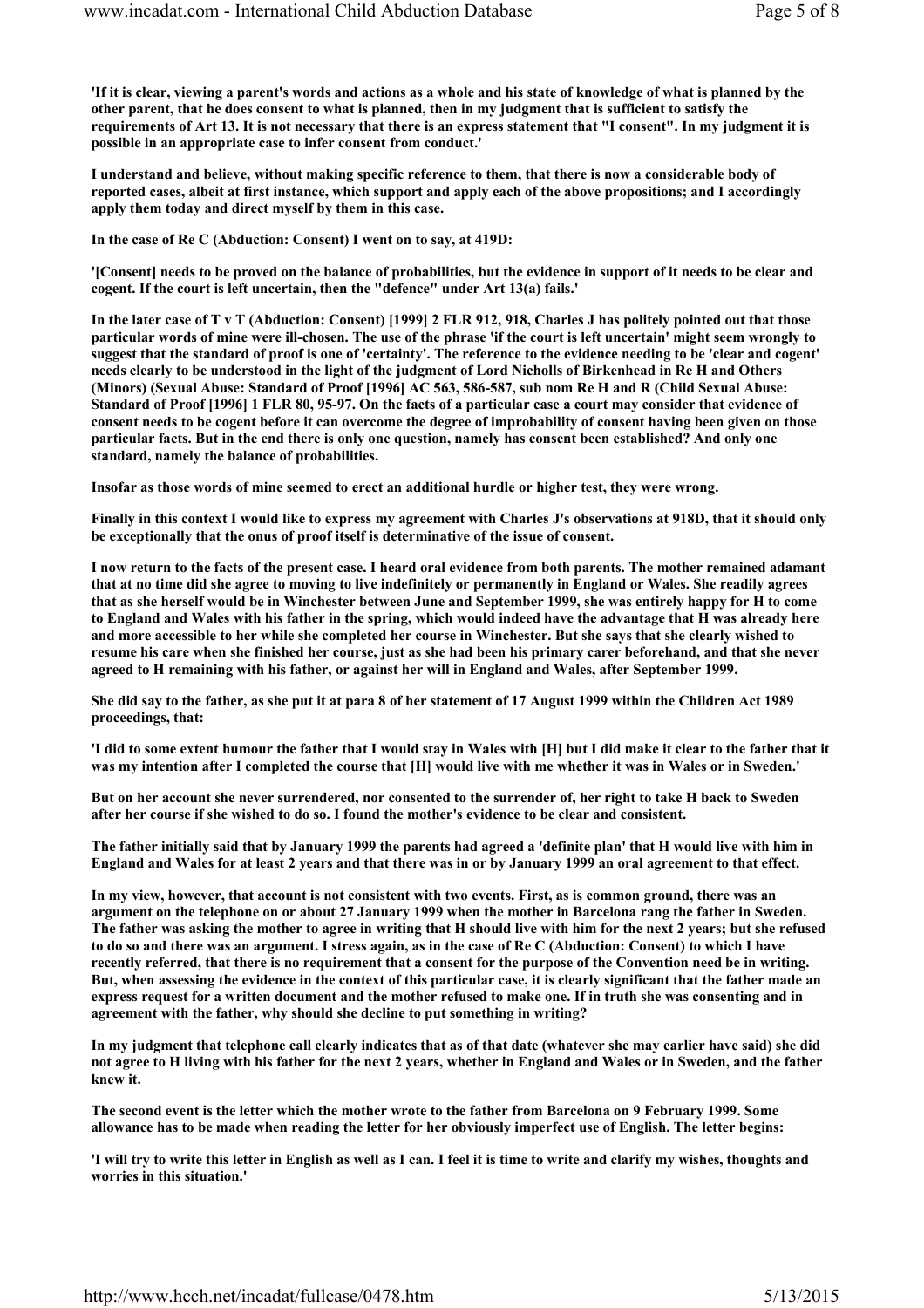She then, in effect, analyses some of the conflicting needs of H. His need to spend time in England and have contact with his English family. His need to maintain contact with his mother and his Swedish family and language. His need to see much of both parents.

She continues later on:

'I have not disappeared, I keep a good contact and it will last to September then I want to see [H] more.'

The letter concludes:

'If I come now [viz to Sweden], we have more time to talk and plan things. I want to know when exactly you are planning to go to Britain, and if you planned to go with [H] or not. I told you that I want to be with him at least for two weeks when I have Easter holiday and I also want to be in Sweden. Probably are we talking about these things over the phone. I want you to write a letter too, I believe that would be good.'

The father himself, at the end of his affirmation of 4 January 2000, refers to that letter as giving:

'. . . the impression of her utter equivocation regarding [H] and herself.'

If her state of mind was, as the father himself understood it to be, one of 'utter equivocation', then she was not consenting to the indefinite and long-term removal of H from Sweden to England.

Later the father said in his oral evidence that she was definitely consenting by or in March 2000, although no decisive event during that month is referred to or relied upon.

The father further relies as evidence of consent, or of subsequent acquiescence, upon the visit that the mother made to Wales between 6 and 13 April 1999 when she flew in to Liverpool airport. He says that the purpose of the visit was to inspect the home he had found as a long-term home for H as well as himself. He says that during the visit he showed her the school that H would attend, which, since at that time he was only 3 1/4, was only consistent with H being in Wales well past September 1999 and into the age of his primary schooling.

But the father himself had never actually visited the school, nor did the mother, and 'showing' it to the mother amounted to no more than pointing across the field from the house where the flat is to the school buildings beyond.

In my view the visit of the mother to the house in Wales is as much consistent with her wanting to spend a period of time with H, as she did from time to time during her course, and being interested to see the home where H would stay for the next few months, as it is with her tacit consent to living there indefinitely and long term.

Further, the mother was en route to Sweden. She flew to Liverpool and later they all drove to Sweden. There is nothing especially odd or significant about the fact that she chose to fly to Liverpool rather than direct from Barcelona to Sweden.

The father, and Mr Rosenblatt on his behalf, point to various other matters which they say are not consistent with the mother's case.

First, she let out her flat in Sweden to her cousin D. The let was for one year, and after he moved out his sister, E, moved in. The mother told E that she might have to move out again at short notice but she did not tell E exactly when she would be returning to Sweden. That seems to me to indicate no more than that the mother had not settled in her own mind how speedily she would return to Sweden once her course had ended.

Secondly, when she went to Barcelona she leased a flat there for 4 years and indeed remains the nominal lessee. But the mother says that it was not easy to rent a suitable flat for a shorter or one-year term. A friend of hers has now taken over the flat and is paying the rent directly to the landlord or his agent.

Thirdly, when the mother came from Barcelona to Winchester in June 1999, she went via Sweden and brought a considerable quantity of her and H's belongings in her camper van. It is accordingly suggested that she had a plan to stay here longer than the remaining 3 months of the course. That may be so, but it does not indicate that meantime she had consented to remaining indefinitely with his father, nor that she had consented to him remaining out of Sweden once she herself had decided to return. Further, the mother says that although she brought a quantity of belongings in the camper van, she still left other belongings in Sweden, including furniture and some of H's toys and clothes and H's bed.

Fourthly, in January 2000 the mother booked H into a pre-school in Sweden to commence in March 2000. In her evidence she said that one would normally expect to make such a booking about 4 months in advance. So it is suggested that if she had really intended to return with H to Sweden in mid-September 1999 at the conclusion of her course, she would have made a similar booking in, say, mid-May 1999, but she did not do so. At that time, however, H was only around 3 1/2. Compulsory schooling in Sweden does not begin until the age of 7 and this, too, seems to me to indicate, at the most, uncertainty about the timing of her return but not her prior consent to H remaining here long term with his father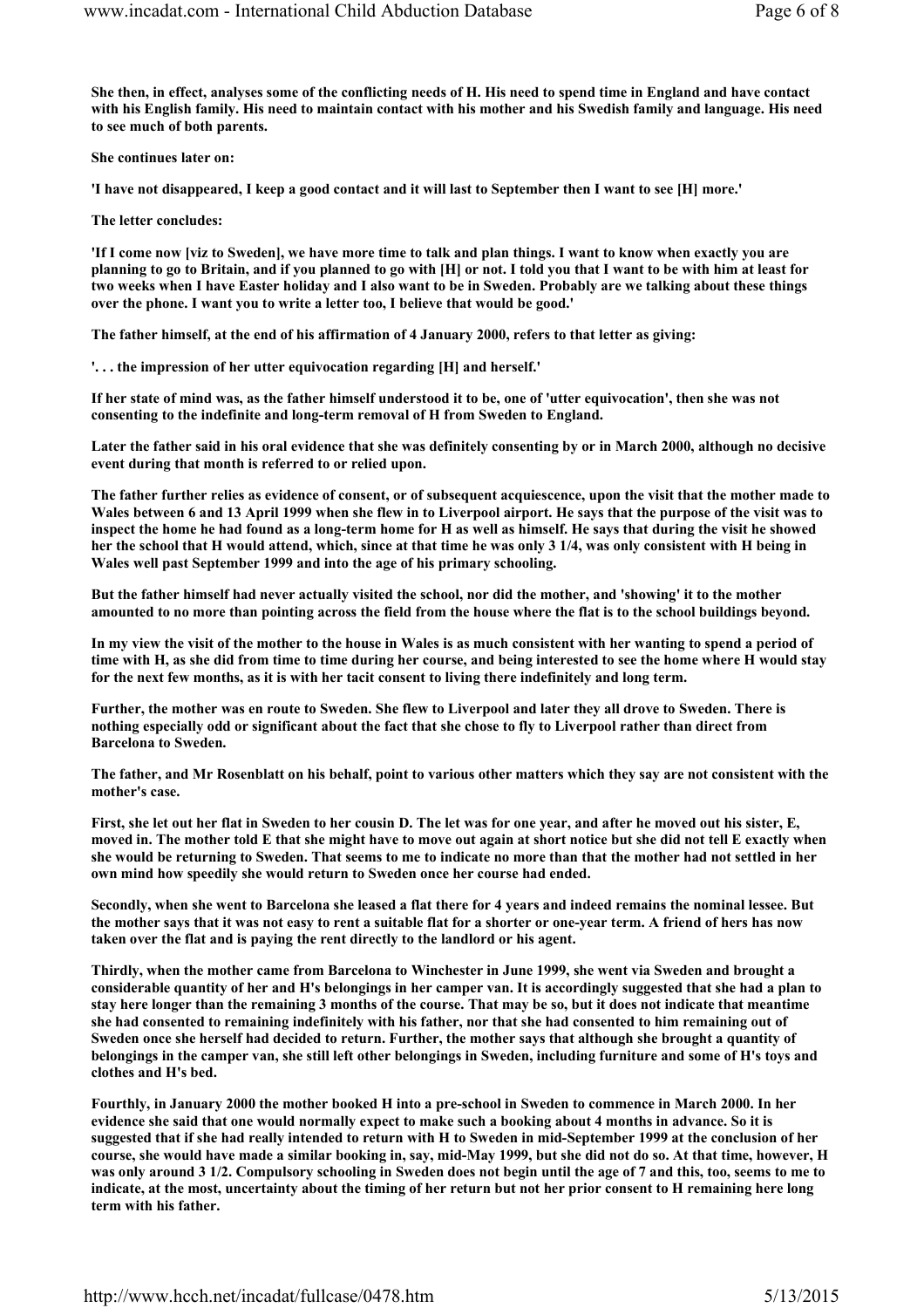Viewing the evidence as a whole, and placing weight on my observation of the oral evidence of each parent, I am far from satisfied, even on a balance of probabilities, that the mother ever consented to or acquiesced in remaining with his father or in England and Wales beyond the end of her course in September 1999. Indeed, I am satisfied that she did not so consent. Undoubtedly she equivocated and was uncertain about her precise plans, but she never gave her consent to H living here and with his father beyond mid-September 1999. I consider, too, that the father was well aware of this, but he decided to come in May 1999, settle himself and H in as much as possible, and hope for the best.

#### Conclusion

It follows that H is being wrongfully retained here for the purposes of the Hague Convention. The defence under Art 13 fails and I must, pursuant to Art 12, order the return of H to Sweden forthwith.

#### The duty of courts and practitioners -- a cautionary tale

Before I conclude this judgment, however, I wish to revert again to the course of the proceedings before the Wrexham and the Warrington County Courts during August 1999. As I have now held, this is a case to which the Child Abduction and Custody Act 1985 and the Hague Convention apply. And, as I have now held, the court is bound, without any discretion, to order the return of this child to Sweden, that being the continuing wish of the mother. That is exactly what she wanted to achieve from September 1999, and what she first consulted a solicitor about at the very first consultation on 19 July 1999. Once the matter first came before a court, the court itself was subject to its own duty under Art 16 of the Hague Convention which provides as follows:

'After receiving notice of a wrongful removal or retention of a child in the sense of Article 3, the judicial . . . authorities of the Contracting State to which the child has been removed or in which it has been retained shall not decide on the merits of rights of custody until it has been determined that the child is not to be returned under this Convention or unless an application under this Convention is not lodged within a reasonable time following receipt of the notice.'

There was a complete failure by the mother's solicitor in Wales, or by the counsel (who was over 20 years in call) (not Mr Scott-Manderson) whom the solicitor instructed, to spot that this was a case to which the Hague Convention did or might apply. Indeed, an attendance note dated 24 August 1999, the day before the hearing in the Warrington County Court, records that:

'We will also have to disclose to the court that client intends to return to Sweden. This will give them a very real problem. Counsel does not feel that the court will entertain an application to transfer to Sweden as mother had not done anything to protect her position in Sweden. If there was a Swedish court order things would be different.'

That was in fact gravely mistaken and incorrect advice. The result was that no one drew the attention of any of the three judges who considered this case in the county court to the possibility that the Hague Convention might apply, nor did any of the judges spot that possibility for himself, including the judge who conducted the hearing on 25 August 1999 and in fact gave a judgment of some length of which I have read a note. From first to last that judge treated this as a case of fully contested cross-residence applications. He gave no consideration to a summary resolution, or to the important guidance given in this class of case by Stuart-White J in the case of R v R (Residence Order: Child Abduction) [1995] 2 FLR 625, 637D-F and by Butler-Sloss LJ in Re D (Abduction: Acquiescence) [1998] 2 FLR 335, 345B-C, although in that particular passage Butler-Sloss LJ was referring in terms to litigants in person.

The result has been that all three members of this family have suffered needlessly from the failures by the English legal system, in which I include both the judges and the lawyers. The mother has had to stay here 5 months longer than she wished, living in temporary accommodation in London. H has spent an additional 5 months, at a very formative age, away from his home country and exposure to its language, and has oscillated throughout that time between his parents with no settled home with either of them. And the father has had to endure a protracted delay before being confronted by the reality, which should have confronted him last August or September, that H must go back to Sweden for his future to be resolved there by agreement between the parents or by proceedings in the Swedish courts.

There nay be a tendency to think that child abduction is a specialist branch of family law and only to spot it when there has been an obvious 'snatch'. It is specialist, which is why it is heard only by the very small number of judges in the Family Division of the High Court. But, just as every general practitioner must be alert to spot a rare illness even if he does not have the expertise to treat it, so also anyone, whether judge or practitioner, having any involvement with cases concerning children, must always be alert to spot a possible case of international child abduction.

As soon as a court learns that it is concerned with a child who has formerly lived abroad in a Convention country, and whom one parent does, or may, wish to return to that country, a possible case under the Hague Convention may arise. The concept and ambit of 'wrongful retention' extends the arm of the Convention way beyond a 'snatch', and means that it can apply even after a child has been here for a substantial period of time.

The alarm bells should ring at once, and if there is any doubt at all the practitioners or the judge, as a matter of the court's own responsibility, should at once consider transferring the case to a full-time judge of the Family Division,